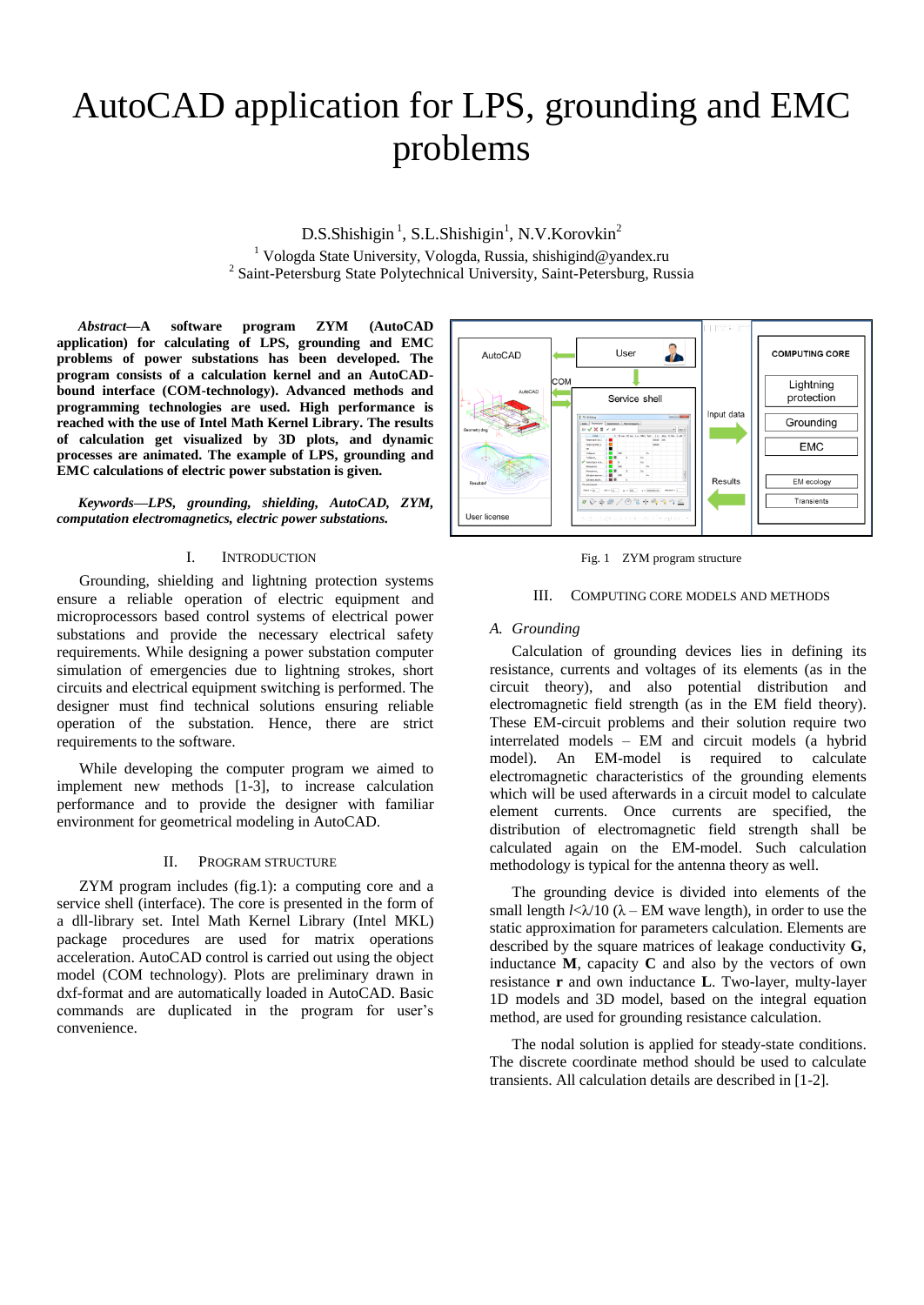## *B. EM screens modeling*

The grounding device model has commonality, which allows solving electromagnetic screening problems. The design of a grid screen is similar to that one of ground grids; that is why the calculations of grid screens should be performed together with the grounding by using common programs. It is desirable to use a similar procedure for bulk screens by replacing them with grid models. Unfortunately there is no Hertzian wave attenuation process in a grid model.

A real steel screen may be replaced by a curtain model (without wave attenuation at frequencies above some kHz) with infinite conductivity, whose internal resistance is zero, without capacitance currents. The screen shall be replaced by a bar grid. At selecting the bar diameter, the condition of invariable external inductance of a plate should be met. Thus, bulk screens may also be simulated by grids and the calculations of any screens can be performed with the grounding. The calculation of canonical screens proves it (fig.2).



Fig. 2 A wire magnetic field with a spherical screen

# *C. LPS designing*

The rolling sphere method (RSM) and protection angle method (PAM) are the main engineering approaches for LPS design according to IEC 62305-3. Russian standards use PAM, but it specifies different angles for single and double lightning rods, and protection zone can be located below the top of the rod. Calculation practice has shown that current methods are not agreed and lead to different results. We consider that the main RSM drawback is the way capture zone (the geometrical position of rolling sphere centers) is constructing. The lightning leader appearance at some points of the zone is highly unlikely, and the protection from nonexistent threats results in unseasonable solutions. This drawback is excluded in our version of RSM [3]. The capture

zone is constructing with the condition of equal probability of lightning leader appearance, the rolling sphere radius is variable.

All methods of LPS design are implemented in ZYM program, it is up to a designer to choose any of them.



Fig.3 Capture zone (1), protection zone (2); RSM protection zone (3)

The comparison of this method with RSM has shown that the protection zones of a single rod are nearly the same (fig. 3, outside the lightning conductors). Double rods protection zones are considerably wider when using the new method, which is explained by the lightning rods mutual influence.

## IV. ZYM INTEGRATION INTO AUTOCAD

#### *A. Why AutoCAD*

Computer programs, that manage complex 3D geometric models, should be developed as AutoCAD (or other CADsystem) applications. There is no need to develop your own graphic editor when AutoCAD has an open access to all methods, properties and events with geometrical primitives. We can read 3D geometric models, plot 3D graphs or make drawings in AutoCAD based on the data from our own program.

## *B. The problem and it's solution*

The problem is that AutoCAD is not destined for scientific calculations and does not possess ready-made components for visualization of calculation results (as Mathcad does). But one can make a 3D-graph component, because a graph is a set of lines, which can be drawn with the use of the *AddLine*-function. However, this obvious route turned to be ineffective for plotting high dimensional graphs due to its low performance.

As the basis for the task solution we used the following idea: data arrays for plotting and animating of 3D-graphs in AutoCAD should be stored in dxf–format (data exchange format). Actually the graph is preliminary drawn in dxf-codes, and for digitization of the graph the numerical values are stored in extended data (XDATA) bound to each line. Dimension of a dxf-file may exceed million strings, but it can be quickly written and loaded in AutoCAD. In a dynamic mode we make a sequence of time frames each of which is stored in a separate layer, one layer is made visible. Switching between the layers creates the effect of animation similar to viewing avi-files. Frame navigation system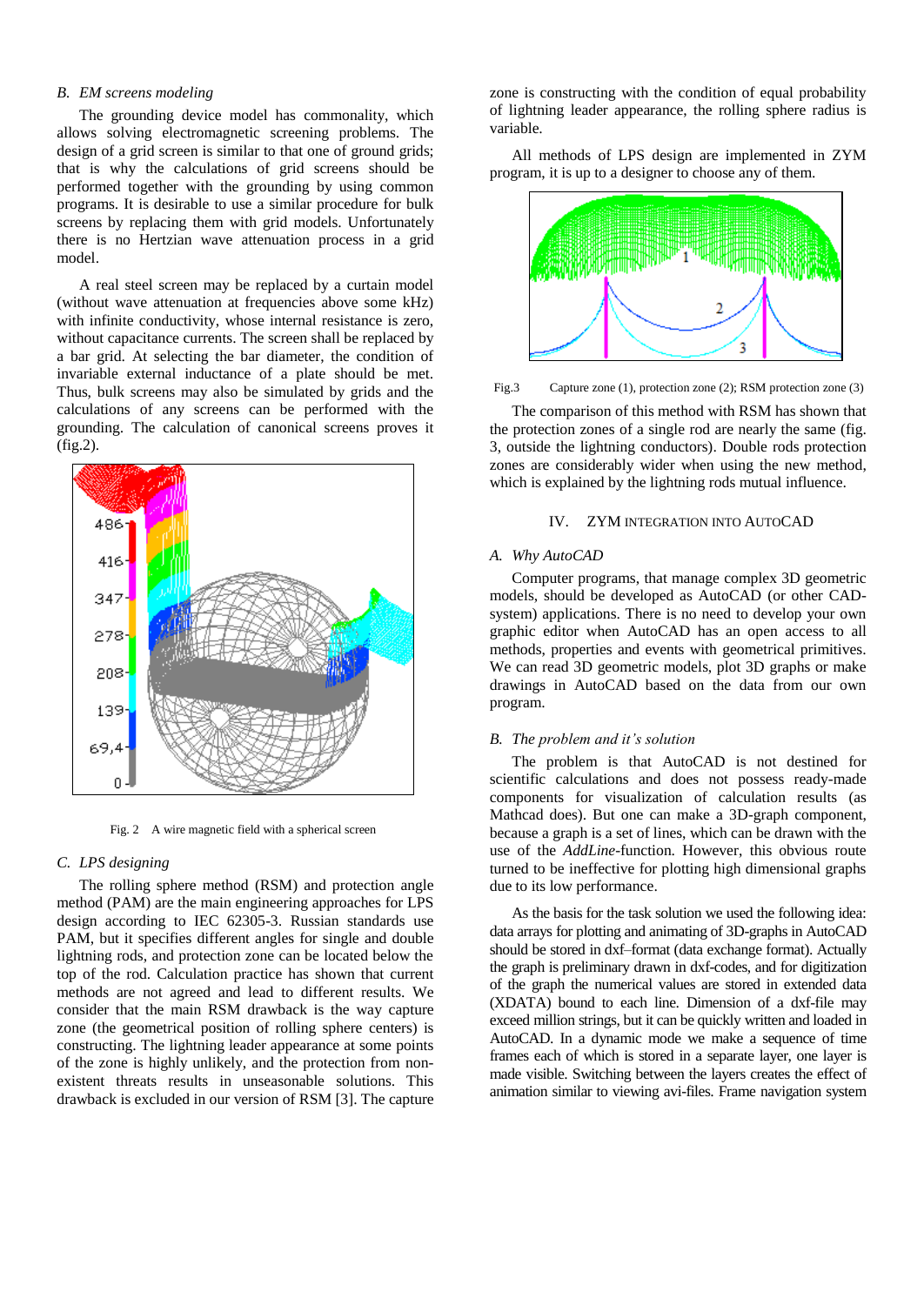in the form of player allows frame viewing of dynamic processes in manual mode and animated viewing when automatic mode of switching frames is applied. Thus, plotting of 3D-graphs in dxfcodes is considerably faster for data arrays than the standard method with the use of the *AddLine*-function.

#### *C. Geometrical modeling support*

AutoCAD contains all necessary tools for constructing complex geometrical objects. Nevertheless, scripts that automatize typical geometrical constructions are created (fig.4).



Fig. 4 Grid models of: a control cable (a), an EM-screen (b), a tank (c), a person (d)

#### V. CODE PERFORMANCE

#### *A. The problem*

Calculation performance is one of the main features of a computer program, necessary condition of its competitiveness. High performance is achieved by a careful choice of mathematical models and methods, therefore, it appears as an indirect feature of built-in algorithms effectiveness. It is necessary to aim to use vector equations notation, which is not only more compact, but also more efficient.

#### *B. Algorithmic code optimization*

The first step on the way to calculation acceleration is the algorithmic code optimization. The basic resource of performance growth is a decrease of calls to a slow RAM memory and an increase of calls to a fast cache memory. Cache stores last used cycles and data, so that cycles and operations with arrays will be executed faster. When an implementing device needs data, and it is not in a cache memory, this is called a cache miss: a CPU must address to an external memory for data fetching. If requested data is in a cache, this is a cache hit: access to an external memory is not needed. For example, when multiplying matrices there is a multiplication of one matrix row by another matrix column

(fig.5a). Matrix row consecutive elements are located one after another, and access to it will be the fastest possible, because prefetch strategy (reading RAM data block, that equals cache line) of elements in a cache fully justifies itself. On the other hand, matrix column consecutive elements are at a distance of *n \* sizeof (n)* bytes from one another and access to it will be the slowest possible (because a cache memory line is much less than the distance between elements). In the mathematical library *Alglib* the matrix multiplication algorithm is written in a non-standard way: matrix elements multiplication is executed by rows (fig.5b). Therefore, the number of cache misses is come to minimum, which leads to the matrix multiplication operations acceleration in several times (in 7 times for square matrices with dimensionality 2000) (table 1). Here we also see that a compiler choice practically does not affect calculation performance. So, data structure and algorithms should be considered carefully in order to reduce cache misses count.



Fig. 5 Matrix multiplication: rows by columns (a), rows by rows (b)

| TABLE I. | COMPARISON OF STANDARD AND OPTIMAL MATRIX |
|----------|-------------------------------------------|
|          | MULTIPLICATION ALGORITHMS                 |

| <b>Compiler</b>                                                               | <b>Standard algorithm</b> | "By row" multiplication |  |  |  |  |
|-------------------------------------------------------------------------------|---------------------------|-------------------------|--|--|--|--|
| $MS$ Visual $C++$                                                             | 94.3 s                    | 15.8 s                  |  |  |  |  |
| Intel $C++$                                                                   | 117.9 s                   | 13.2 s                  |  |  |  |  |
| Delphi XE3                                                                    | 96.1 s                    | 15.6 s                  |  |  |  |  |
| Matrix dimensionality – 2000. Notebook: Windows 7 64-bit, Intel Core i7 4x2.2 |                           |                         |  |  |  |  |
| GHz, RAM 6 Gb.                                                                |                           |                         |  |  |  |  |

#### *C. Matrix operations acceleration*

An independent research was carried out on matrix operations acceleration that is the most time-consuming part of an algorithm. Performance capabilities of the freeware package *Alglib* (was mentioned earlier) with algorithmic code optimization and the commercial library Intel Math Kernel Library (Intel MKL) with low-level optimization and multithreading was compared. Note that Mathcad and Matlab users owe Intel MKL for matrix operations high performance. Results are shown in table 2.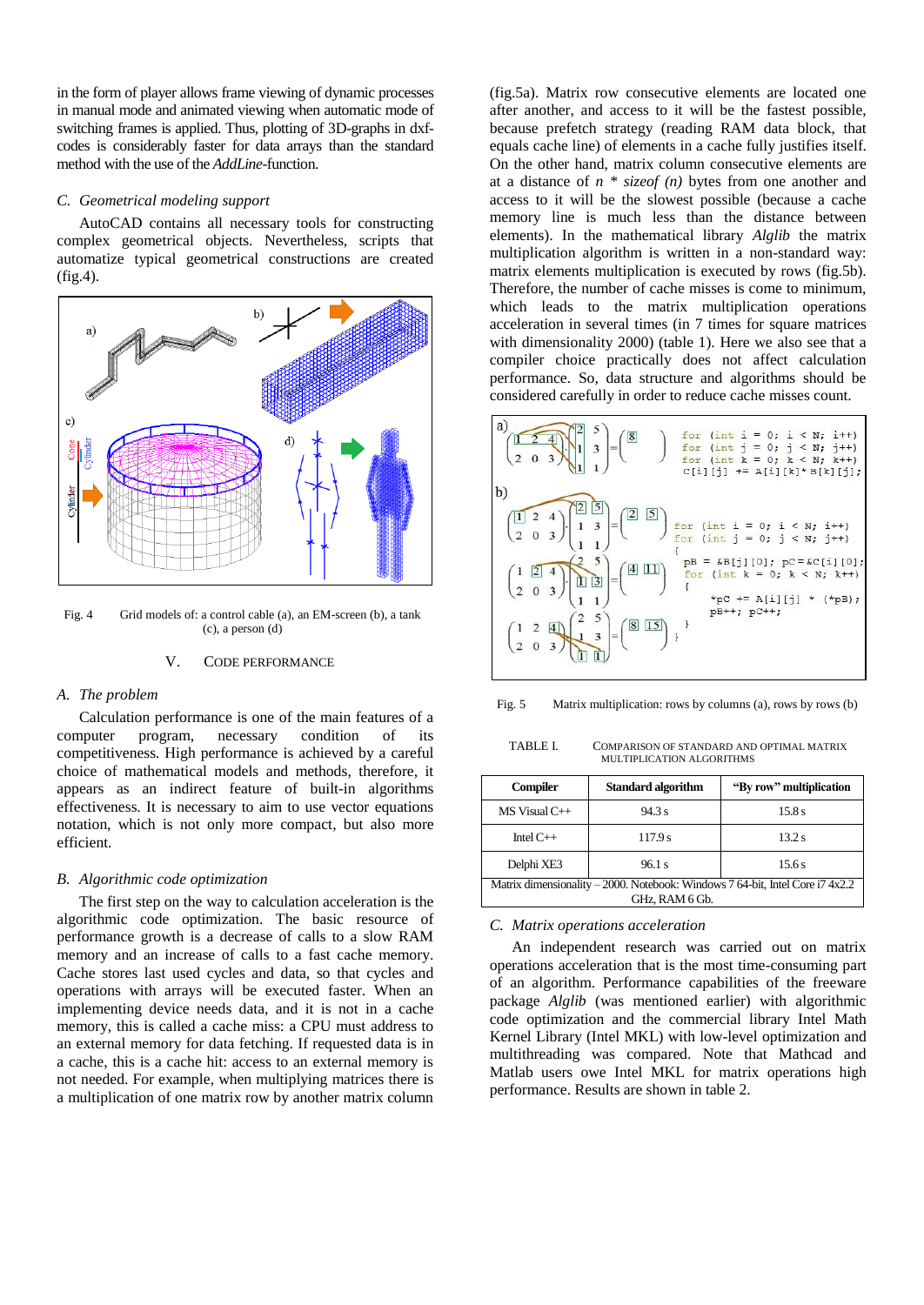TABLE II. ALGLIB AND INTEL MKL PACKAGES COMPARISON

| <b>Matrix operation</b>                                      | AlgLib           | <b>Intel MKL</b> | Comparison |  |  |
|--------------------------------------------------------------|------------------|------------------|------------|--|--|
| $A^*A$                                                       | 11.8s            | 0.6s             | 19 times   |  |  |
| linear system $A^*X = B$                                     | 3.9 <sub>s</sub> | $0.3$ s          | 13 times   |  |  |
| $A^{-1}$                                                     | 28.8 s           | $1.1$ s          | 26 times   |  |  |
| linear system C*Y=D                                          | 46s              | 0.9 s            | 51 times   |  |  |
|                                                              | 125s             | 3.6s             | 34 times   |  |  |
| N=2000, A[N,N] double, C[N,N] complex, X,B[N] double, Y,D[N] |                  |                  |            |  |  |
| complex. Notebook: see Table 1.                              |                  |                  |            |  |  |

So, Intel MKL significantly increases matrix operations performance compared to Alglib package and its analogs. When developing commercial software with matrix operations it is certainly worth the money spent.

Today there is a tendency to transition from calculations on central processors (CPU) to calculations on graphics processors (GPU). Brief tests with NVIDIA CUDA allowed us to accelerate matrix multiplications in 2 times compared to Intel MKL. In general, we managed to increase matrix operations performance in 100-300 times compared to "student" algorithms. So, there are great resources of calculation performance increase that should be implemented in professional programs.

## VI. CODE SIMPLICITY

Following the example of mathematical packages the core is presented as a set of procedures in dll-libraries with a set of test problems. The core is developed by specialists, many of which are far from programming. We ensured that if we debug the solution in Mathcad on test problems using matrix operations then we get a simple, understandable code that is the key to the long life cycle of the program.

#### VII. PROGRAM VERIFICATION

The testing starts with the problems, which have analytical solution. For instance, the impedance of a copper rod with a length of *l*=20 m, radius *R*=1 cm in the ground with  $ρ=100 Ω·m$  at frequency *f*=25 kHz is Z=5.89+j1.52 Ω if long line theory is used and  $Z=5.91+j1.44 \Omega$  using ZYM program. Error is 1%.

Grounding calculation problems from scientific papers of other authors have been solved. Satisfactory match in results was achieved in all cases. We would also like to offer a test problem (fig.6).

#### VIII. SIMULATION RESULTS

Let's design LPS and grounding device of the electric power substation (fig.7). First, we analyze short-circuit modes (fig.8). If maximum potential, current or touch voltage values exceed the standard values, changes are made in the grounding device design. Then we analyze lightning protection reliability. It is determined that lightning protection rods intercept lightning strokes (fig.9, 10). Then we simulate a lightning stroke to each lightning rod and find potential and current distribution. Animation allows examining the transients in dynamics. Voltage maximum on



Fig. 6 Impedance frequency response of a copper horizontal rod with a length of  $\overline{50}$  m, diameter of 20 mm, burial depth of 1 m in soil with ρ=1000 Ω∙m, ε=30

the control cable screen should not exceed permissible value. Magnetic field strength in microprocessor equipment locations should not exceed permissible level (taking into account shielding effect of screens and metal constructions) (fig.11). Otherwise we adjust rods location, intensify shielding effect and use equipment with higher noise immunity.

# IX. COMPARISON WITH SES-SOFTWARE

SES-company is a "world leader in grounding, lightning and electromagnetic interference" (sestech.com). If so then with the use of advanced mathematical models and methods, AutoCAD and Intel MKL we can compete. Similar to SESsoftware our program is aimed at a complex solution of grounding, lightning and EMC problems. Unlike SES we pay much attention to external LPS.

#### X. CONCLUSIONS

Computer programs which operate with complex geometric models should be developed as AutoCAD (or other CAD-system) applications. High performance of matrix operations is reached with the use of Intel MKL. The code simplicity is achieved by researching and developing of modules in Mathcad. The ZYM program, that includes modern mathematical models and methods, user-friendly interface, is a useful tool for a LPS and grounding design.



Fig. 7 Electric power substation model